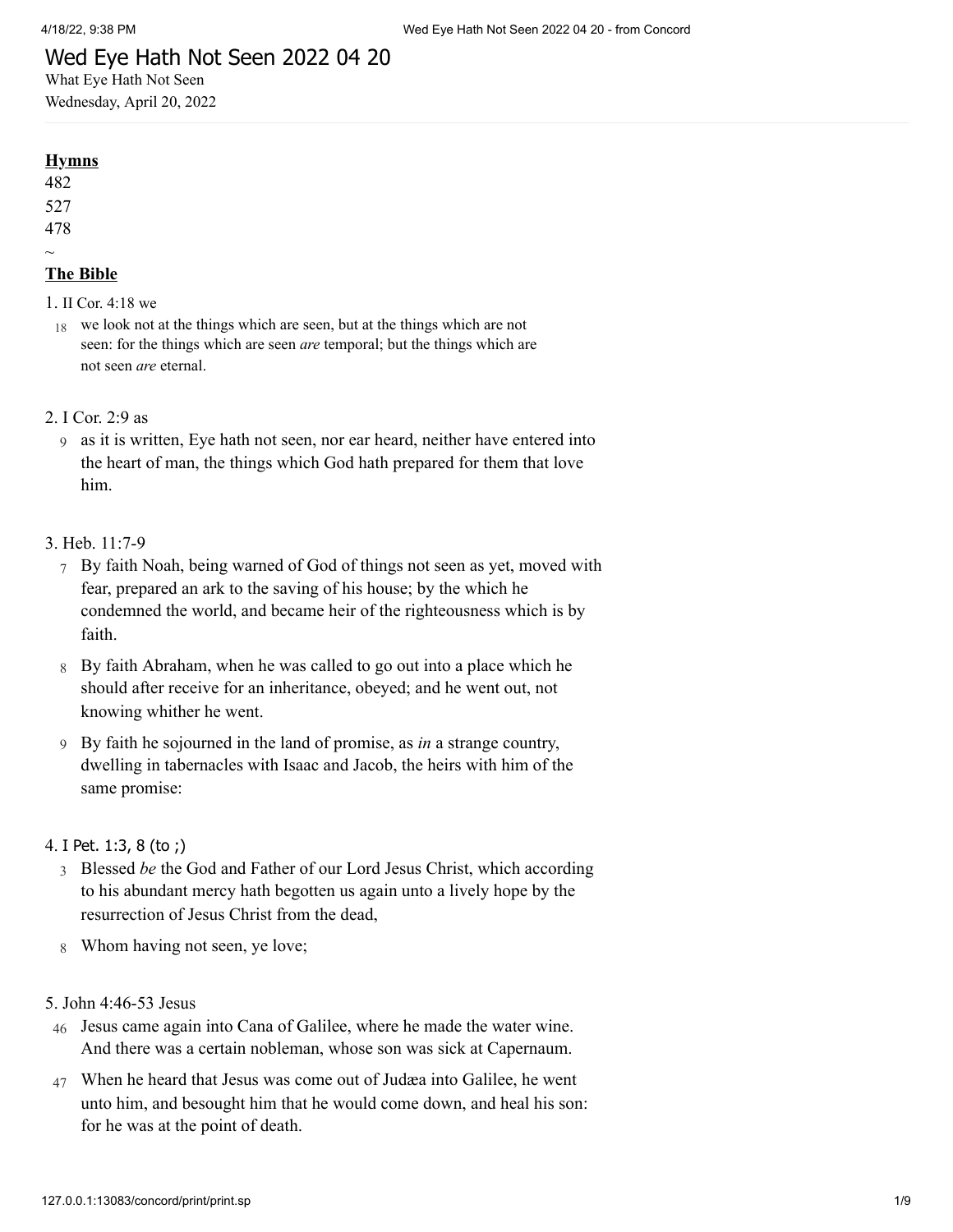- 48 Then said Jesus unto him, Except ye see signs and wonders, ye will not believe.
- 49 The nobleman saith unto him, Sir, come down ere my child die.
- 50 Jesus saith unto him, Go thy way; thy son liveth. And the man believed the word that Jesus had spoken unto him, and he went his way.
- 51 And as he was now going down, his servants met him, and told *him,* saying, Thy son liveth.
- 52 Then inquired he of them the hour when he began to amend. And they said unto him, Yesterday at the seventh hour the fever left him.
- 53 So the father knew that *it was* at the same hour, in the which Jesus said unto him, Thy son liveth: and himself believed, and his whole house.

## 6. [John 12:35 \(to 1st .\), 37-40 though](http://www.concordworks.com/citation/John%2012:35%20(to%201st%20.),%2037-40%20though)

- 35 Then Jesus said unto them, Yet a little while is the light with you.
- 37 though he had done so many miracles before them, yet they believed not on him:
- 38 That the saying of Esaias the prophet might be fulfilled, which he spake, Lord, who hath believed our report? and to whom hath the arm of the Lord been revealed?
- 39 Therefore they could not believe, because that Esaias said again,
- 40 He hath blinded their eyes, and hardened their heart; that they should not see with *their* eyes, nor understand with *their* heart, and be converted, and I should heal them.

## 7. [John 11:40 Said](http://www.concordworks.com/citation/John%2011:40%20Said)

40 Said I not unto thee, that, if thou wouldest believe, thou shouldest see the glory of God?

## 8. [John 9:39](http://www.concordworks.com/citation/John%209:39)

39 ¶ And Jesus said, For judgment I am come into this world, that they which see not might see; and that they which see might be made blind.

## 9. [Acts 21:39 Paul](http://www.concordworks.com/citation/Acts%2021:39%20Paul)

39 Paul said, I am a man *which am* a Jew of Tarsus, *a city* in Cilicia, a citizen of no mean city: and, I beseech thee, suffer me to speak unto the people.

## 10. [Acts 22:4-13 I](http://www.concordworks.com/citation/Acts%2022:4-13%20I)

- 4 I persecuted this way unto the death, binding and delivering into prisons both men and women.
- 5 As also the high priest doth bear me witness, and all the estate of the elders: from whom also I received letters unto the brethren, and went to Damascus, to bring them which were there bound unto Jerusalem, for to be punished.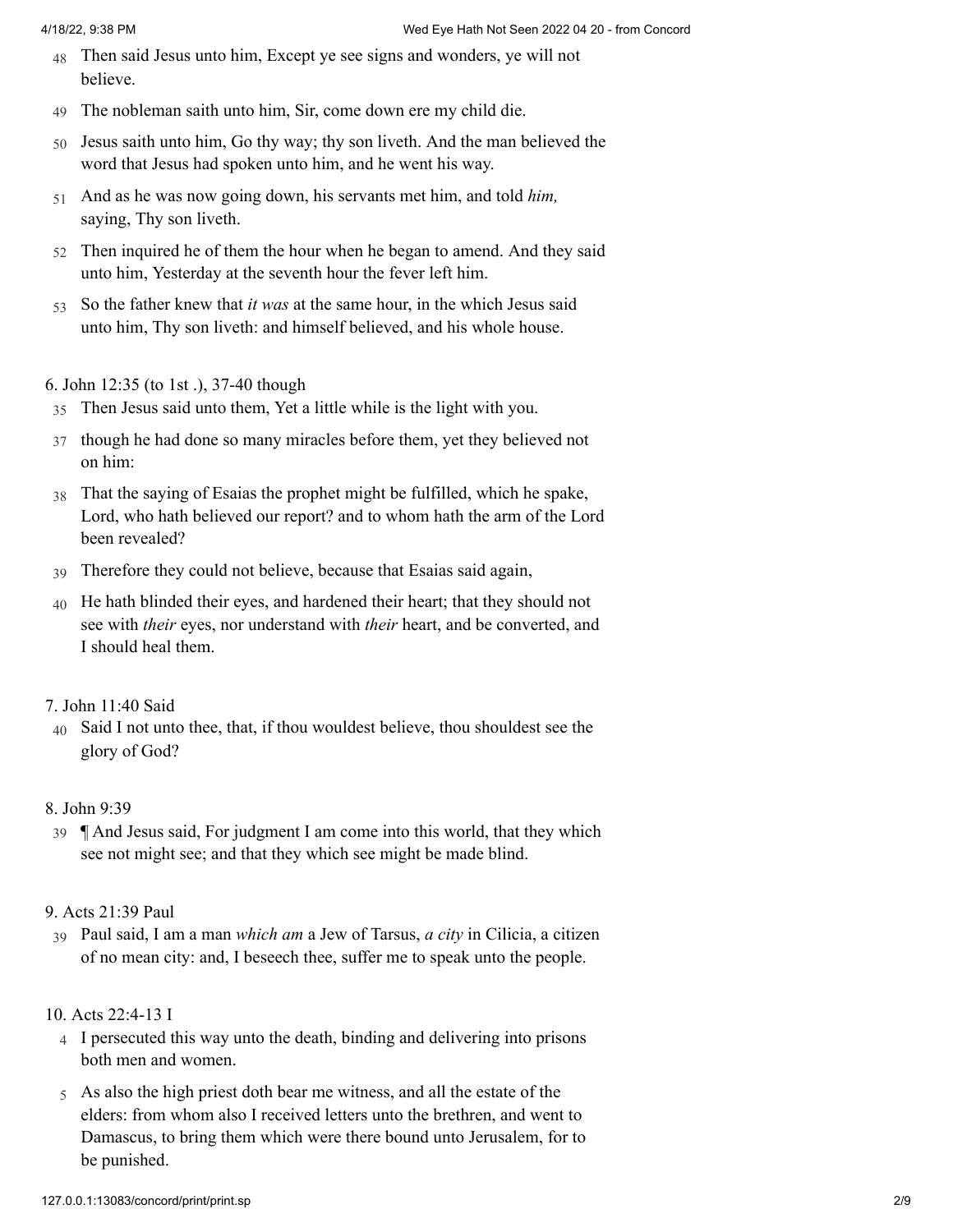- 6 And it came to pass, that, as I made my journey, and was come nigh unto Damascus about noon, suddenly there shone from heaven a great light round about me.
- 7 And I fell unto the ground, and heard a voice saying unto me, Saul, Saul, why persecutest thou me?
- 8 And I answered, Who art thou, Lord? And he said unto me, I am Jesus of Nazareth, whom thou persecutest.
- 9 And they that were with me saw indeed the light, and were afraid; but they heard not the voice of him that spake to me.
- 10 And I said, What shall I do, Lord? And the Lord said unto me, Arise, and go into Damascus; and there it shall be told thee of all things which are appointed for thee to do.
- 11 And when I could not see for the glory of that light, being led by the hand of them that were with me, I came into Damascus.
- 12 And one Ananias, a devout man according to the law, having a good report of all the Jews which dwelt *there,*
- 13 Came unto me, and stood, and said unto me, Brother Saul, receive thy sight. And the same hour I looked up upon him.
- 11. [Acts 28:17 it, 20 \(to :\), 24-26](http://www.concordworks.com/citation/Acts%2028:17%20it,%2020%20(to%20:),%2024-26)
- 17 it came to pass, that after three days Paul called the chief of the Jews together: and when they were come together, he said unto them, Men *and* brethren, though I have committed nothing against the people, or customs of our fathers, yet was I delivered prisoner from Jerusalem into the hands of the Romans.
- 20 For this cause therefore have I called for you, to see *you,* and to speak with *you:*
- 24 And some believed the things which were spoken, and some believed not.
- 25 And when they agreed not among themselves, they departed, after that Paul had spoken one word, Well spake the Holy Ghost by Esaias the prophet unto our fathers,
- 26 Saying, Go unto this people, and say, Hearing ye shall hear, and shall not understand; and seeing ye shall see, and not perceive:

## 12. [Rom. 8:25](http://www.concordworks.com/citation/Rom.%208:25)

- 25 But if we hope for that we see not, *then* do we with patience wait for *it*.
- 13. [Phil. 4:9 \(to :\)](http://www.concordworks.com/citation/Phil.%204:9%20(to%20:))
	- 9 Those things, which ye have both learned, and received, and heard, and seen in me, do:

## 14. [Mark 8:1 Jesus, 18 \(to 1st ?\)](http://www.concordworks.com/citation/Mark%208:1%20Jesus,%2018%20(to%201st%20?))

1 Jesus called his disciples *unto him,* and saith unto them,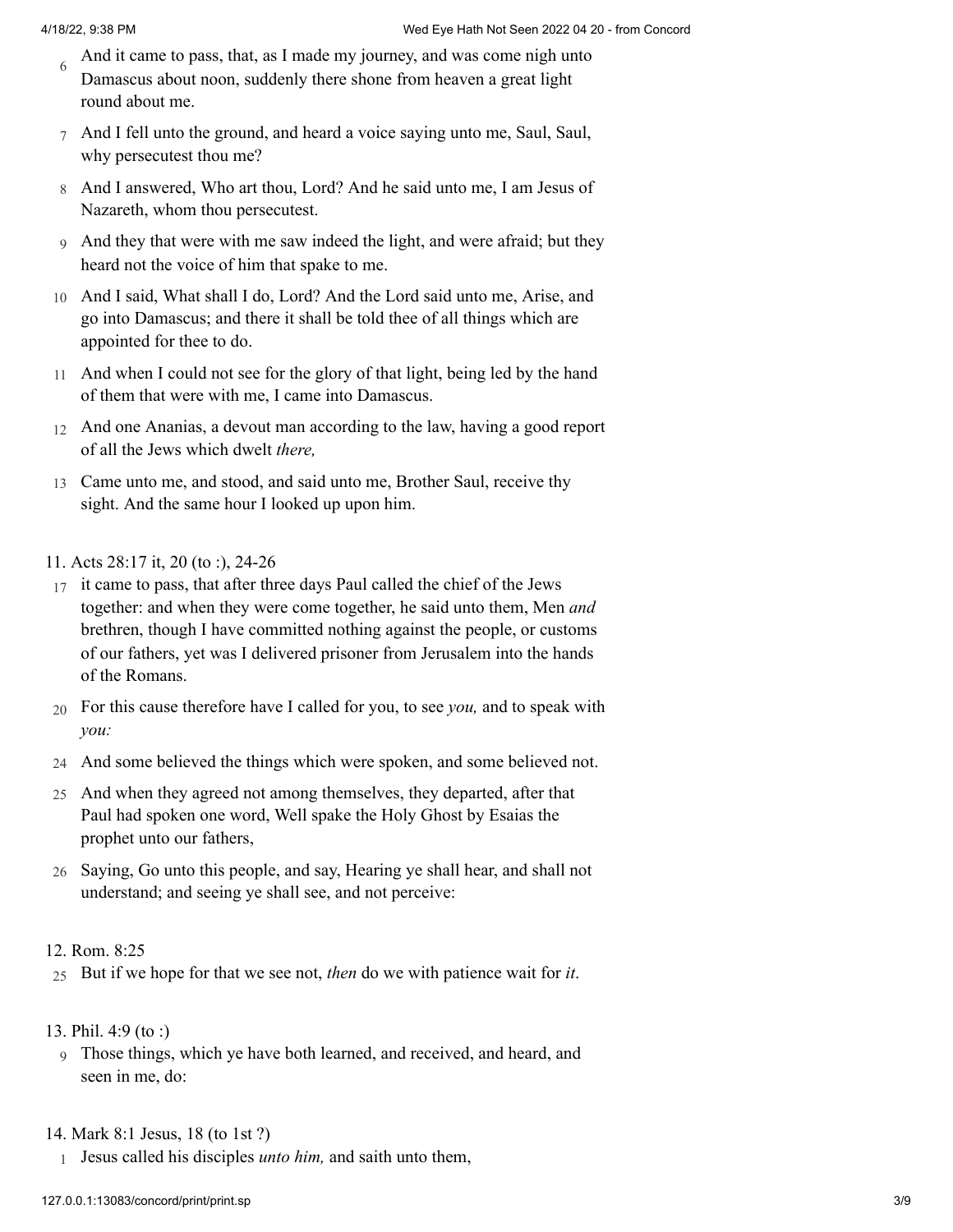18 Having eyes, see ye not?

## 15. [Luke 10:21-24 \(to ;\)](http://www.concordworks.com/citation/Luke%2010:21-24%20(to%20;))

- 21 In that hour Jesus rejoiced in spirit, and said, I thank thee, O Father, Lord of heaven and earth, that thou hast hid these things from the wise and prudent, and hast revealed them unto babes: even so, Father; for so it seemed good in thy sight.
- 22 All things are delivered to me of my Father: and no man knoweth who the Son is, but the Father; and who the Father is, but the Son, and *he* to whom the Son will reveal *him*.
- 23 ¶ And he turned him unto *his* disciples, and said privately, Blessed *are* the eyes which see the things that ye see:
- 24 For I tell you, that many prophets and kings have desired to see those things which ye see, and have not seen *them;*

## 16. [Heb. 11:1 faith](http://www.concordworks.com/citation/Heb.%2011:1%20faith)

1 faith is the substance of things hoped for, the evidence of things not seen.

## **Science and Health with Key to the Scriptures by Mary Baker Eddy**

## 1. [SH 458:32-3](http://www.concordworks.com/citation/SH%20458:32-3)

Christianity causes men to turn naturally from matter

- 459:1 to Spirit, as the flower turns from darkness to light.
- Man then appropriates those things which "eye hath
- not seen nor ear heard." 3

### 2. [SH 179:7-11](http://www.concordworks.com/citation/SH%20179:7-11)

Immortal Mind heals what eye hath not seen; but the spiritual capacity to ap‐

prehend thought and to heal by the Truth-power, is won only as man is found, not in self-righteousness, but re‐ flecting the divine nature. 9

### 3. SH [116:11](http://www.concordworks.com/citation/SH%20116:11)

A correct view of Christian Science and of its adapta‐

- tion to healing includes vastly more than is at first seen. Works on metaphysics leave the grand point untouched. They never crown the power of 12
- Mind as the Messiah, nor do they carry the day against physical enemies, — even to the extinction of all belief in matter, evil, disease, and death, — nor insist upon the fact 15
- that God is all, therefore that matter is nothing beyond an image in mortal mind. 18

#### 4. [SH 553:29-4](http://www.concordworks.com/citation/SH%20553:29-4)

You may say that mortals are formed before they 30 think or know aught of their origin, and you

Aim of Science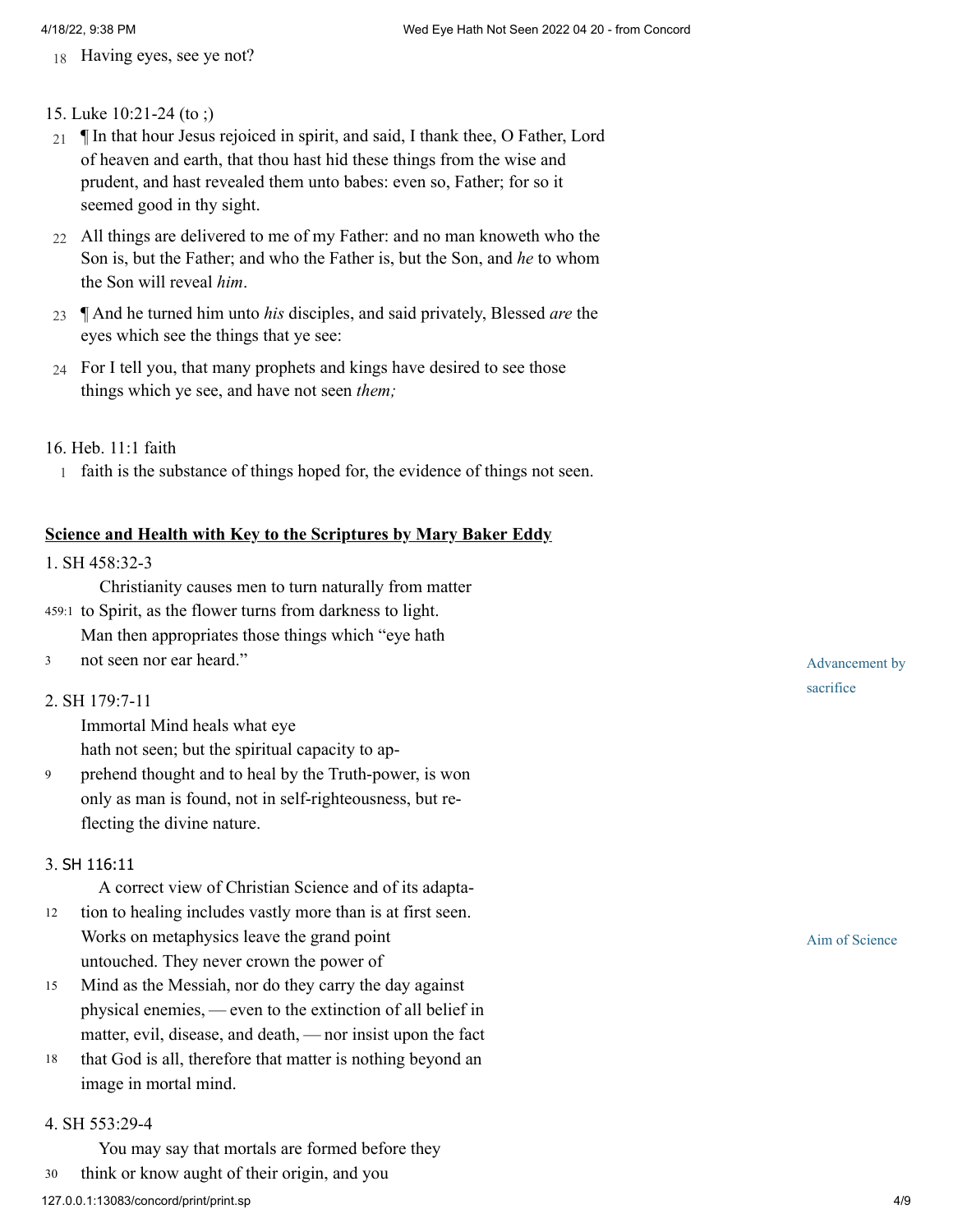may also ask how belief can affect a result

which precedes the development of that belief. It can

- 554:1 only be replied, that Christian Science reveals what "eye hath not seen,"—even the cause of all that exists, — for
- the universe, inclusive of man, is as eternal as God, who is its divine immortal Principle. 3

#### 5. [SH 255:18 \(only\)](http://www.concordworks.com/citation/SH%20255:18%20(only))

18 Eye hath not seen Spirit, nor hath ear heard His voice.

## 6. [SH 234:27](http://www.concordworks.com/citation/SH%20234:27)

#### Jesus

declared that to look with desire on forbidden objects was to break a moral precept. He laid great stress on the

30 action of the human mind, unseen to the senses.

#### 7. [SH 334:10-20](http://www.concordworks.com/citation/SH%20334:10-20)

XV. The invisible Christ was imperceptible to the so-called personal senses, whereas Jesus appeared as a

- bodily existence. This dual personality of the unseen and the seen, the spiritual and mate‐ rial, the eternal Christ and the corporeal Jesus manifest 12
- in flesh, continued until the Master's ascension, when the human, material concept, or Jesus, disappeared, while the spiritual self, or Christ, continues to exist in 15
- the eternal order of divine Science, taking away the sins of the world, as the Christ has always done, even before the human Jesus was incarnate to mortal eyes. 18

### 8. [SH 244:7-12](http://www.concordworks.com/citation/SH%20244:7-12)

If we were to derive all our conceptions of man from what is seen between the cradle and the grave, happi-

- ness and goodness would have no abiding-place in man, and the worms would rob him of the flesh; but Paul writes: "The law of the Spirit of life in Christ Jesus hath 9
- made me free from the law of sin and death." 12

## 9. SH [429:17-18](http://www.concordworks.com/citation/SH%20429:17-18)

Mortals waken from the dream of death with bodies un‐ 18 seen by those who think that they bury the body.

## 10. [SH 189:8-13](http://www.concordworks.com/citation/SH%20189:8-13)

In like manner mortals should no more deny the power

- of Christian Science to establish harmony and to explain the effect of mortal mind on the body, though the cause be unseen, than they should deny the existence of the sun-9
- light when the orb of day disappears, or doubt that the sun will reappear. 12

Being is immortal

The Son's duality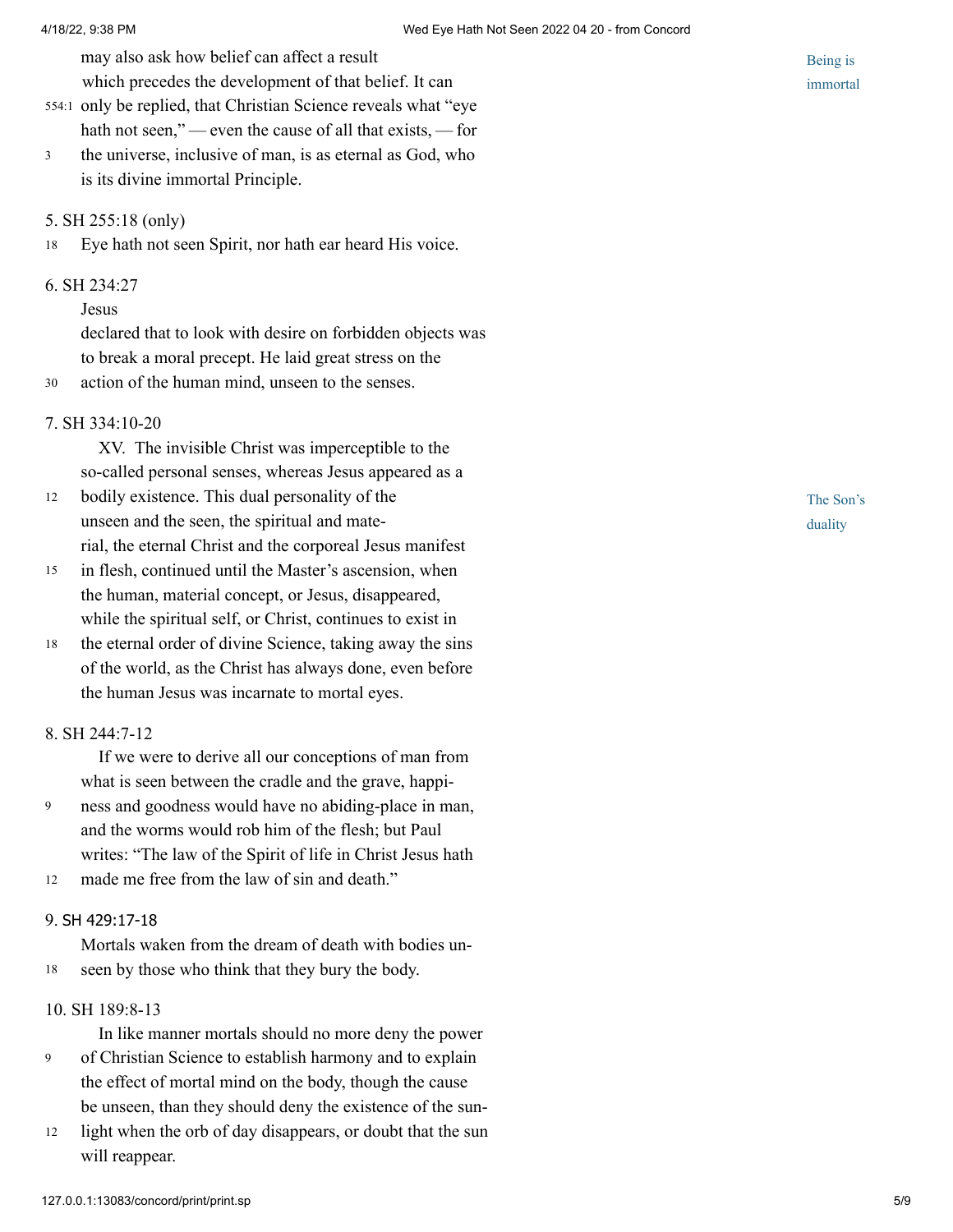#### 11. [SH 212:25-12](http://www.concordworks.com/citation/SH%20212:25-12)

Because all the methods of Mind are not understood, we say the lips or hands must move in order to convey

- thought, that the undulations of the air convey sound, and possibly that other methods involve so-called miracles. The realities of being, its 27
- normal action, and the origin of all things are unseen to mortal sense; whereas the unreal and imitative movements of mortal belief, which would reverse the immortal 30
- modus and action, are styled the real. Whoever con‐ 213:1 tradicts this mortal mind supposition of reality is called
- a deceiver, or is said to be deceived. Of a man it has been said, "As he thinketh in his heart, so is he;" hence as a man spiritually *understandeth,* so is he in truth. 3
- Mortal mind conceives of something as either liquid or solid, and then classifies it materially. Immortal and spiritual facts exist apart from this mortal and 6
- material conception. God, good, is self-exist‐ ent and self-expressed, though indefinable as a whole. Every step towards goodness is a departure from materi‐ 9
- ality, and is a tendency towards God, Spirit. 12

#### 12. [SH 15:7-9](http://www.concordworks.com/citation/SH%2015:7-9)

The Father in secret is unseen to the physical senses, but He knows all things and rewards according to

9 motives, not according to speech.

## 13. [SH 7:10-14](http://www.concordworks.com/citation/SH%207:10-14)

Looking deeply

into these things, we find that "a zeal . . .

not according to knowledge" gives occasion for reac‐ tion unfavorable to spiritual growth, sober resolve, and wholesome perception of God's requirements. 12

## 14. [SH 28:4](http://www.concordworks.com/citation/SH%2028:4)

If the Master had not taken a student and taught the unseen verities of God, he would

not have been crucified. The determination to hold Spirit in the grasp of matter is the persecutor of Truth and Love. 6

## 15. [SH 481:9-12](http://www.concordworks.com/citation/SH%20481:9-12)

16. [SH 38:24](http://www.concordworks.com/citation/SH%2038:24)

The various contradictions of the Science of Mind by the ma‐ terial senses do not change the unseen Truth, which re‐

12 mains forever intact.

No miracles in Mind-methods

Good indefinable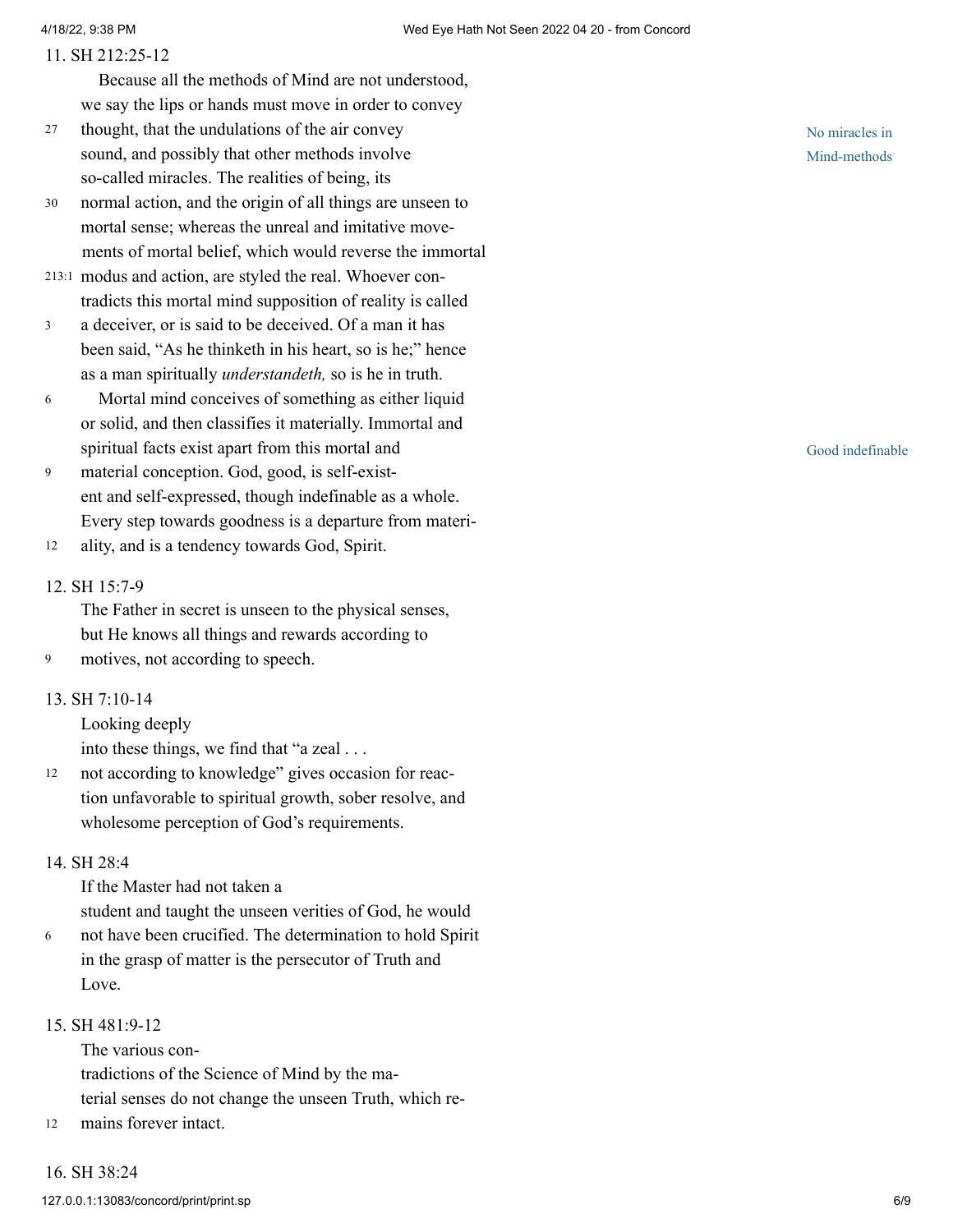Jesus

mapped out the path for others. He unveiled the Christ, the spiritual idea of divine Love. To those buried in the

- belief of sin and self, living only for pleasure or the gratification of the senses, he said in substance: Having eyes ye see not, and having ears ye hear not; lest ye should un‐ 27
- derstand and be converted, and I might heal you. He taught that the material senses shut out Truth and its healing power. 30

## 17. [SH 261:8-32](http://www.concordworks.com/citation/SH%20261:8-32)

9

The effect of mortal mind on health and happiness is seen in this: If one turns away from the body with such absorbed interest as to forget it, the body experiences no pain. Under the strong im‐

- pulse of a desire to perform his part, a noted actor was accustomed night after night to go upon the stage and sustain his appointed task, walking about as actively 12
- as the youngest member of the company. This old man was so lame that he hobbled every day to the theatre, and sat aching in his chair till his cue was spoken, - a signal 15
- which made him as oblivious of physical infirmity as if he had inhaled chloroform, though he was in the full possession of his so-called senses. 18
- Detach sense from the body, or matter, which is only a form of human belief, and you may learn the meaning of God, or good, and the nature of the immu‐ 21
- table and immortal. Breaking away from the mutations of time and sense, you will neither lose the solid objects and ends of life nor your own iden‐ 24
- tity. Fixing your gaze on the realities supernal, you will rise to the spiritual consciousness of being, even as the bird which has burst from the egg and preens its wings for a 27
- skyward flight. 30

We should forget our bodies in remembering good and the human race.

18. [SH 260:8-12](http://www.concordworks.com/citation/SH%20260:8-12)

Through

- many generations human beliefs will be attain‐ ing diviner conceptions, and the immortal and perfect model of God's creation will finally be seen as 9
- the only true conception of being. 12

## 19. SH [468:18-21](http://www.concordworks.com/citation/SH%20468:18-21)

Truth, Life, and Love are substance, as the Scriptures use this word in Unreality of pain

Immutable identity of man

Spiritual discovery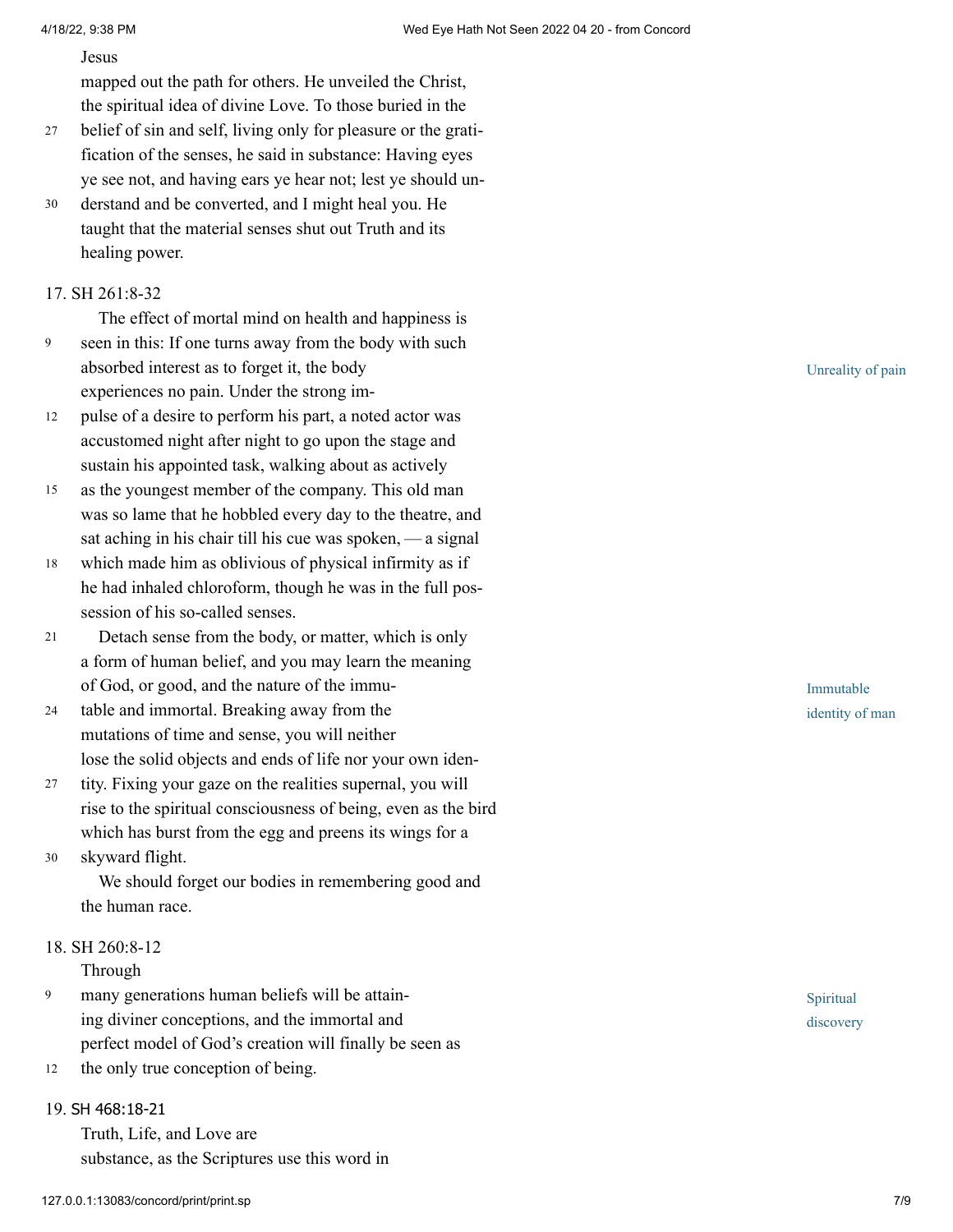Hebrews: "The substance of things hoped

### **Hymns Lyrics**

 $\sim$ 

#### **Hymn #482**

God created us in His own image All the universe is His creation too; He created us as His reflection, Filling us with wisdom, bold and true.  $\sim$ 

Life is made for living to the fullest, Spirit made us knowing who we truly are. Knowing how to see reality, Pure and innocent and free, Made in the likeness of our God.

## *Refrain*

*~*

This clear view of man is perfect, Seen in all the radiance of light; Here we find our nature revealed, Spiritual and whole in God's sight.  $\sim$ 

Everything our Master Jesus taught us Showed the way to love each other dearly, When he healed the sick and freed the sinner, Seeing them in God's own light so clearly.  $\sim$ 

As we gain the perfect understanding That eternal Mind is the All-in-all, We shall come to see reality, Pure and innocent and free, Made in the likeness of our God.  $\sim$ 

## *Refrain*

This clear view of man is perfect, Seen in all the radiance of light; Here we find our nature revealed, Spiritual and whole in God's sight.

## **Hymn #527**

 $\sim$ 

"Lord, …open his eyes, that he may see," The mighty prophet prayed. Send not armies great and strong, Neither strength to battle wrong, But lift his vision to behold Your truth already here, The legions of omnipotence, The hosts of Your deliverance.